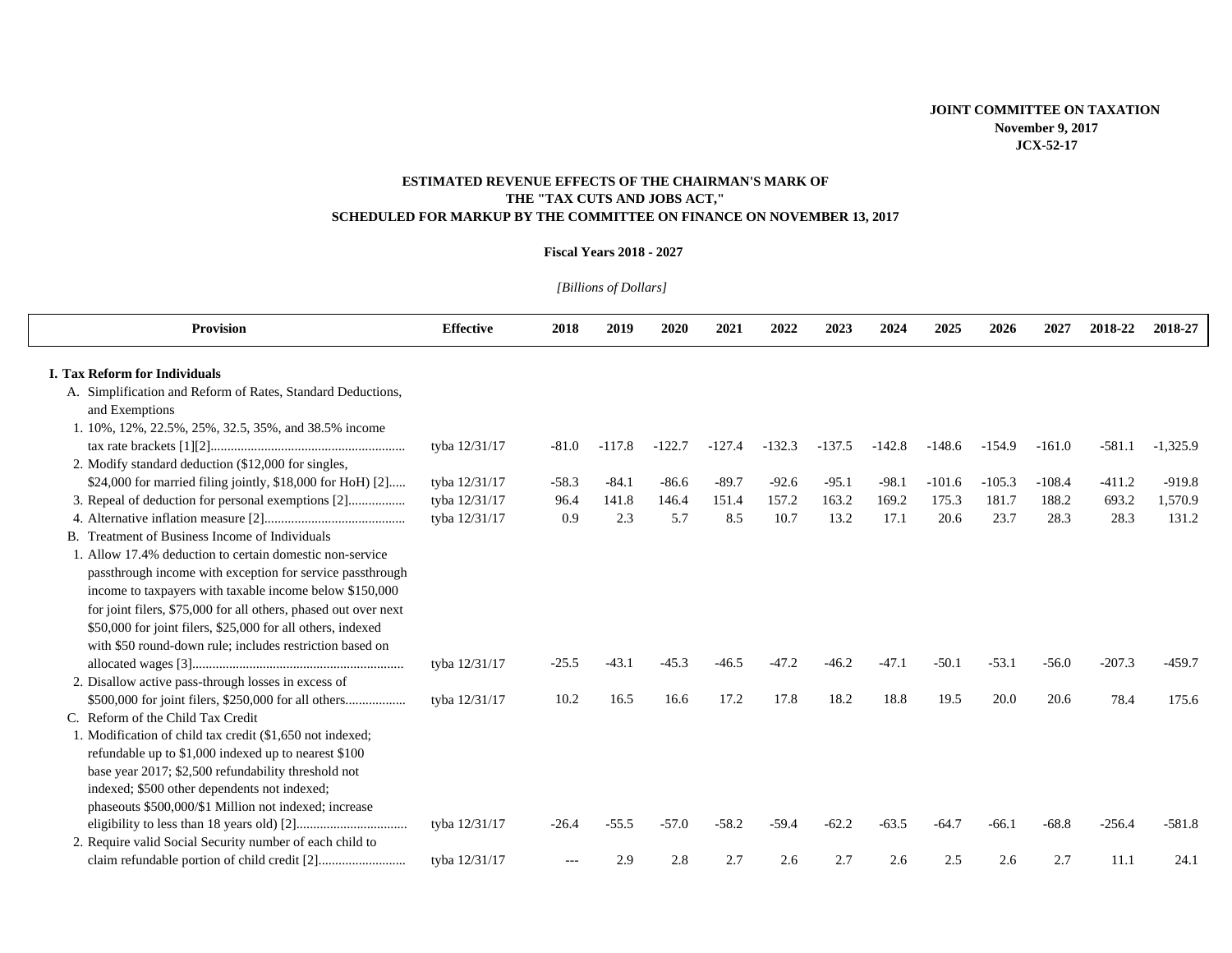| Page 2 |  |
|--------|--|
|        |  |

| <b>Provision</b>                                                       | <b>Effective</b>       | 2018           | 2019     | 2020     | 2021     | 2022     | 2023     | 2024                                | 2025     | 2026     | 2027     | 2018-22  | 2018-27    |
|------------------------------------------------------------------------|------------------------|----------------|----------|----------|----------|----------|----------|-------------------------------------|----------|----------|----------|----------|------------|
| D. Simplification and Reform of Deductions and Exclusions              |                        |                |          |          |          |          |          |                                     |          |          |          |          |            |
| 1. Repeal of itemized deductions for taxes not paid or                 |                        |                |          |          |          |          |          |                                     |          |          |          |          |            |
| accrued in a trade or business, interest on home                       |                        |                |          |          |          |          |          |                                     |          |          |          |          |            |
| equity debt, non-disaster casualty losses, tax                         |                        |                |          |          |          |          |          |                                     |          |          |          |          |            |
| preparation expenses, and certain miscellaneous                        |                        |                |          |          |          |          |          |                                     |          |          |          |          |            |
|                                                                        | tyba 12/31/17          | 60.5           | 108.0    | 112.3    | 119.0    | 125.5    | 132.6    | 140.2                               | 147.9    | 155.8    | 164.2    | 525.4    | 1,266.0    |
| 2. Increase percentage limit for charitable contributions              |                        |                |          |          |          |          |          |                                     |          |          |          |          |            |
|                                                                        |                        |                |          |          |          |          |          |                                     |          |          |          |          |            |
| 3. Repeal of overall limitation on itemized deductions                 | tyba 12/31/17          |                |          |          |          |          |          |                                     |          |          |          |          |            |
| 4. Modify exclusion of gain from sale of a principal                   |                        |                |          |          |          |          |          |                                     |          |          |          |          |            |
|                                                                        | saea 12/31/17          | $[4]$          | 0.1      | 0.1      | 0.1      | 0.1      | 0.1      | 0.1                                 | 0.1      | 0.1      | 0.2      | 0.4      | 1.1        |
| 5. Repeal exclusion for employer-provided bicycle commuter             |                        |                |          |          |          |          |          |                                     |          |          |          |          |            |
|                                                                        | tyba 12/31/17          | [4]            | $[4]$    | $[4]$    | $[4]$    | $[4]$    | [4]      | $[4]$                               | $[4]$    | [4]      | $[4]$    | [4]      | [4]        |
| 6. Repeal exclusion for employer-provided qualified moving             |                        |                |          |          |          |          |          |                                     |          |          |          |          |            |
|                                                                        | tyba 12/31/17          | 0.4            | 0.6      | $0.6\,$  | 0.6      | 0.6      | 0.6      | 0.6                                 | 0.7      | 0.7      | 0.7      | 2.7      | 6.1        |
| 7. Repeal of deduction for moving expenses (other than                 |                        |                |          |          |          |          |          |                                     |          |          |          |          |            |
|                                                                        | tyba 12/31/17          | 0.6            | 0.8      | 0.9      | 0.9      | 1.0      | 1.0      | 1.1                                 | 1.1      | 1.2      | 1.2      | 4.2      | 9.7        |
|                                                                        | tyba 12/31/17          | $[4]$          | $[4]$    | $[4]$    | $[4]$    | $[4]$    | $[4]$    | $[4]$                               | $[4]$    | $[4]$    | $[4]$    | 0.1      | 0.1        |
| E. Double Estate, Gift and GST Tax Exemption Amount dda & gma 12/31/17 |                        | $-1.2$         | $-8.1$   | $-8.8$   | $-9.1$   | $-9.6$   | $-10.1$  | $-10.7$                             | $-11.4$  | $-12.1$  | $-12.8$  | $-36.8$  | $-93.8$    |
|                                                                        | tyba 12/31/17          | $-6.1$         | $-74.3$  | $-65.2$  | $-68.7$  | $-72.5$  | $-75.9$  | $-79.7$                             | $-83.9$  | $-88.0$  | $-92.3$  | $-286.9$ | $-706.7$   |
|                                                                        |                        | $-29.5$        | $-109.9$ | $-100.2$ | $-99.2$  | $-98.1$  | $-95.4$  | $-92.2$                             | $-92.6$  | $-93.7$  | $-93.2$  | $-435.9$ | $-902.9$   |
| <b>II. Business Tax Reform</b>                                         |                        |                |          |          |          |          |          |                                     |          |          |          |          |            |
| A. Tax Rates                                                           |                        |                |          |          |          |          |          |                                     |          |          |          |          |            |
| 1. 20% corporate tax rate in 2019 and thereafter                       | tyba 12/31/18          | $-15.2$        | $-99.0$  | $-138.6$ | $-141.9$ | $-143.2$ | $-147.7$ | $-152.5$                            | $-157.0$ | $-163.1$ | $-171.0$ | $-537.9$ | $-1,329.2$ |
| 2. Reduction of dividends received deduction percentages               | tyba 12/31/18          | $\overline{a}$ | 0.4      | 0.5      | 0.5      | 0.6      | 0.6      | 0.6                                 | 0.6      | 0.6      | 0.7      | 2.0      | 5.1        |
| B. Repeal of Alternative Minimum Tax on Corporations [2]               | tyba 12/31/17          | $-15.3$        | $-8.3$   | $-4.5$   | $-4.7$   | $-1.3$   | $-1.3$   | $-1.3$                              | $-1.3$   | $-1.2$   | $-1.1$   | $-34.0$  | $-40.3$    |
| C. Small Business Reforms                                              |                        |                |          |          |          |          |          |                                     |          |          |          |          |            |
| 1. Increase section 179 expensing to \$1 million with a                |                        |                |          |          |          |          |          |                                     |          |          |          |          |            |
| phaseout range beginning at \$2.5 million and expand                   |                        |                |          |          |          |          |          |                                     |          |          |          |          |            |
|                                                                        | ppisi tyba 12/31/17    | $-3.5$         | $-6.3$   | $-4.3$   | $-2.6$   | $-2.0$   | $-1.5$   | $-1.1$                              | $-0.9$   | $-0.9$   | $-0.8$   | $-18.8$  | $-24.0$    |
|                                                                        | $[7]$                  | $-8.7$         | $-6.9$   | $-2.6$   | $-1.6$   | $-1.3$   | $-1.2$   | $-1.2$                              | $-1.3$   | $-1.4$   | $-1.4$   | $-21.1$  | $-27.6$    |
| D. Cost Recovery, etc.                                                 |                        |                |          |          |          |          |          |                                     |          |          |          |          |            |
| 1. Limit net interest deductions to 30% of adjusted                    |                        |                |          |          |          |          |          |                                     |          |          |          |          |            |
| taxable income, carryforward of denied deduction                       | tyba 12/31/17          | 24.6           | 39.2     | 30.6     | 30.4     | 29.2     | 28.7     | 28.4                                | 30.4     | 32.8     | 34.2     | 154.0    | 308.3      |
| 2. Provide 100% bonus depreciation for five                            | ppisa &                |                |          |          |          |          |          |                                     |          |          |          |          |            |
|                                                                        | sppoga 9/27/17         | $-36.2$        | $-40.4$  | $-23.3$  | $-13.4$  | $-11.0$  | 8.8      | 22.3                                | 14.9     | 10.6     | 6.4      | $-124.3$ | $-61.3$    |
| 3. Modifications to depreciation limitations on luxury                 |                        |                |          |          |          |          |          |                                     |          |          |          |          |            |
|                                                                        | ppisa 12/31/17         |                |          |          |          |          |          | Estimate Included in Item II.D.2. - |          |          |          |          |            |
|                                                                        | ppisa 12/31/17         | $[9]$          | [9]      | $[9]$    | $-0.1$   | $-0.2$   | $-0.3$   | $-0.2$                              | $-0.1$   | [9]      | $[9]$    | $-0.4$   | $-1.1$     |
|                                                                        | lai tyba 12/31/17      | 14.8           | 14.4     | 11.3     | 15.6     | 23.9     | 30.7     | 28.8                                | 19.4     | 9.1      | 2.5      | 79.8     | 170.4      |
| 6. Repeal like-kind exchanges except for real property                 | generally eca 12/31/17 | 0.6            | 1.0      | 1.3      | 1.8      | 2.3      | 2.9      | 3.7                                 | 4.5      | 5.6      | 6.7      | 7.0      | 30.5       |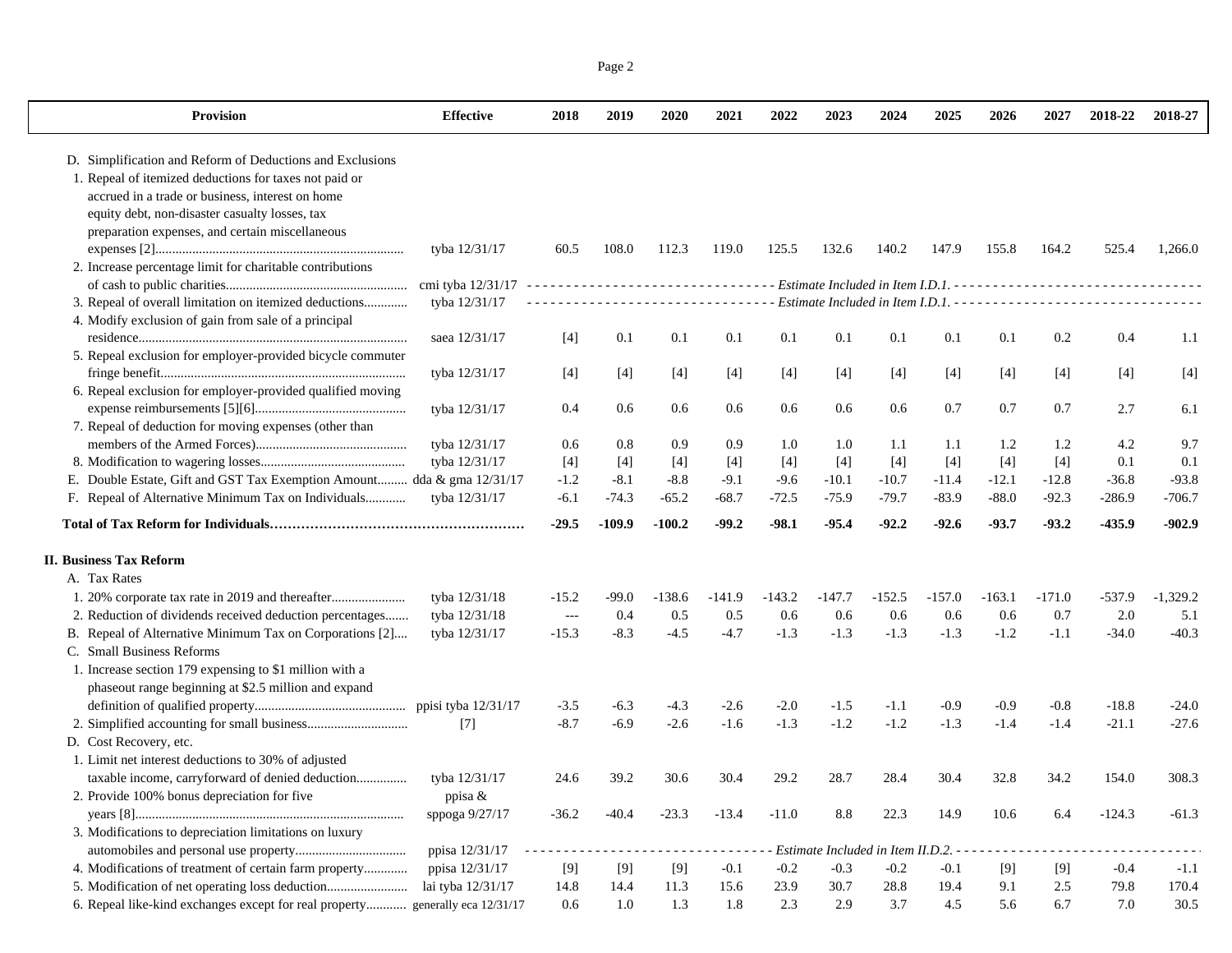| Page 3 |  |
|--------|--|
|        |  |

| <b>Provision</b>                                                                  | <b>Effective</b>    | 2018                 | 2019   | 2020   | 2021   | 2022   | 2023                                  | 2024   | 2025   | 2026   | 2027   | 2018-22 | 2018-27 |
|-----------------------------------------------------------------------------------|---------------------|----------------------|--------|--------|--------|--------|---------------------------------------|--------|--------|--------|--------|---------|---------|
|                                                                                   | ppisa 12/31/17      | $-0.3$               | $-0.6$ | $-0.6$ | $-0.6$ | $-0.6$ | $-0.6$                                | $-0.6$ | $-0.6$ | $-0.6$ | $-0.6$ | $-2.7$  | $-5.7$  |
| E. Business-Related Deductions                                                    |                     |                      |        |        |        |        |                                       |        |        |        |        |         |         |
| 1. Repeal of deduction for income attributable to domestic                        |                     |                      |        |        |        |        |                                       |        |        |        |        |         |         |
|                                                                                   | tyba 12/31/18       | $-0.3$               | 3.4    | 7.9    | 8.7    | 9.1    | 9.5                                   | 10.0   | 10.3   | 10.5   | 11.5   | 28.8    | 80.7    |
| 2. Limitation on deduction by employers of expenses for                           |                     |                      |        |        |        |        |                                       |        |        |        |        |         |         |
| fringe benefits:                                                                  |                     |                      |        |        |        |        |                                       |        |        |        |        |         |         |
|                                                                                   | apoia 12/31/17      | 1.6                  | 2.0    | 2.1    | 2.1    | 2.2    | 2.3                                   | 2.4    | 2.5    | 2.6    | 2.6    | 10.0    | 22.4    |
|                                                                                   | apoia 12/31/17      | 1.3                  | 1.5    | 1.7    | 1.7    | 1.8    | 1.8                                   | 1.8    | 1.9    | 1.9    | 2.0    | 7.9     | 17.4    |
| F. Accounting Methods                                                             |                     |                      |        |        |        |        |                                       |        |        |        |        |         |         |
| 1. Certain special rules for taxable year of inclusion (in                        |                     |                      |        |        |        |        |                                       |        |        |        |        |         |         |
|                                                                                   | tyba 12/31/17       | 1.9                  | 2.0    | 1.6    | 1.6    | 0.6    | 0.2                                   | 0.2    | 0.2    | 0.2    | 0.2    | 7.8     | 8.9     |
| 2. Certain special rules for taxable year of inclusion                            |                     |                      |        |        |        |        |                                       |        |        |        |        |         |         |
|                                                                                   | tyba 12/31/17       | 1.3                  | 2.1    | 1.5    | 1.5    | 0.9    | 0.2                                   | 0.2    | 0.3    | 0.3    | 0.3    | 7.4     | 8.7     |
| G. Business Credits                                                               |                     |                      |        |        |        |        |                                       |        |        |        |        |         |         |
| 1. Modification of credit for clinical testing expenses for                       |                     |                      |        |        |        |        |                                       |        |        |        |        |         |         |
|                                                                                   | apoii tyba 12/31/17 | 0.5                  | 1.4    | 1.8    | 2.2    | 2.6    | 3.1                                   | 3.7    | 4.2    | 4.8    | 5.3    | 8.6     | 29.7    |
|                                                                                   | $[13]$              | $[4]$                | 0.2    | 0.4    | 0.5    | 0.5    | 0.5                                   | 0.6    | 0.6    | 0.6    | 0.6    | 1.5     | 4.3     |
| 3. Repeal of deduction for certain unused business credits                        | tyba 12/31/17       | $\sim$ $\sim$ $\sim$ |        |        |        |        | - Negligible Revenue Effect - - - -   |        |        |        |        |         |         |
| H. Banks and Financial Instruments                                                |                     |                      |        |        |        |        |                                       |        |        |        |        |         |         |
|                                                                                   | tyba 12/31/17       | 0.8                  | 1.8    | 1.4    | 1.4    | 1.4    | 1.5                                   | 1.5    | 1.5    | 1.6    | 1.6    | 6.8     | 14.5    |
|                                                                                   | ar bia 12/31/17     | 0.4                  | 1.1    | 1.4    | 1.7    | 1.9    | 2.0                                   | 2.0    | 2.1    | 2.1    | 2.1    | 6.5     | 16.8    |
| 3. Cost basis of specified securities determined without                          |                     |                      |        |        |        |        |                                       |        |        |        |        |         |         |
|                                                                                   | seaoda 12/31/17     | 0.3                  | 0.4    | 0.4    | 0.2    | 0.2    | 0.2                                   | 0.2    | 0.2    | 0.3    | 0.3    | 1.5     | 2.7     |
| I. Compensation                                                                   |                     |                      |        |        |        |        |                                       |        |        |        |        |         |         |
|                                                                                   | $[14]$              | 0.3                  | 1.0    | 1.6    | 1.5    | 1.3    | 1.1                                   | 0.8    | 0.6    | 4.0    | 1.3    | 5.8     | 13.4    |
| 2. Modification of limitation on excessive employee                               |                     |                      |        |        |        |        |                                       |        |        |        |        |         |         |
|                                                                                   | tyba 12/31/17       | 0.3                  | 2.0    | 1.2    | 1.1    | 1.1    | 1.0                                   | 1.0    | 1.0    | 0.9    | 0.8    | 5.7     | 10.4    |
| 3. 20% excise tax on excess tax-exempt organization                               |                     |                      |        |        |        |        |                                       |        |        |        |        |         |         |
|                                                                                   | tyba 12/31/17       | 0.3                  | 0.4    | 0.4    | 0.4    | 0.4    | 0.4                                   | 0.4    | 0.4    | 0.4    | 0.3    | 1.7     | 3.6     |
| J. Insurance                                                                      |                     |                      |        |        |        |        |                                       |        |        |        |        |         |         |
| 1. Net operating losses of life insurance companies                               | tyba 12/31/17       |                      |        |        |        |        | Estimate Included in Item II.D.5      |        |        |        |        |         |         |
| 2. Repeal of small life insurance company deduction                               | tyba 12/31/17       | $[4]$                | $[4]$  | $[4]$  | $[4]$  | $[4]$  | $[4]$                                 | $[4]$  | $[4]$  | $[4]$  | $[4]$  | 0.1     | 0.2     |
|                                                                                   | tyba 12/31/17       | 0.2                  | 0.1    | 0.1    | 0.1    | 0.1    | 0.1                                   | 0.1    | 0.1    | 0.1    | 0.1    | 0.6     | 1.3     |
| 4. Repeal of special rule for distributions to shareholders                       |                     |                      |        |        |        |        |                                       |        |        |        |        |         |         |
|                                                                                   | tyba 12/31/17       | $[4]$                | $[4]$  | $[4]$  | $[4]$  | $[4]$  | $[4]$                                 | $[4]$  | $[4]$  | $[4]$  | $[4]$  | $[4]$   | $[4]$   |
| 5. Modification of proration rules for property and                               |                     |                      |        |        |        |        |                                       |        |        |        |        |         |         |
|                                                                                   | tyba 12/31/17       | 0.2                  | 0.3    | 0.2    | 0.2    | 0.2    | 0.2                                   | 0.2    | 0.2    | 0.2    | 0.2    | 1.1     | 2.2     |
|                                                                                   | tyba 12/31/17       | $[4]$                | [4]    | $[4]$  | [4]    | $[4]$  | $[4]$                                 | [4]    | [4]    | $[4]$  | $[4]$  | $[4]$   | $[4]$   |
| 7. Capitalization of certain policy acquisition expenses                          | tyba 12/31/17       | 0.4                  | 1.5    | 2.1    | 2.2    | 2.4    | 2.5                                   | 2.7    | 2.9    | 3.1    | 3.2    | 8.6     | 23.0    |
| 8. Tax reporting for life settlement transactions generally tyba 12/31/17         |                     | [9]                  | $[9]$  | $[4]$  | $[4]$  | $[4]$  | $[4]$                                 | $[4]$  | $[4]$  | 0.1    | 0.1    | $[4]$   | 0.2     |
| 9. Clarification of tax basis of life insurance contracts generally teia 8/25/09- |                     | .                    |        |        | .      |        | Estimate Included in Item II.J.8. - - |        |        |        |        |         |         |
| 10. Exception to transfer for valuable consideration rules                        | ta 12/31/17         |                      |        |        |        |        |                                       |        |        |        |        |         |         |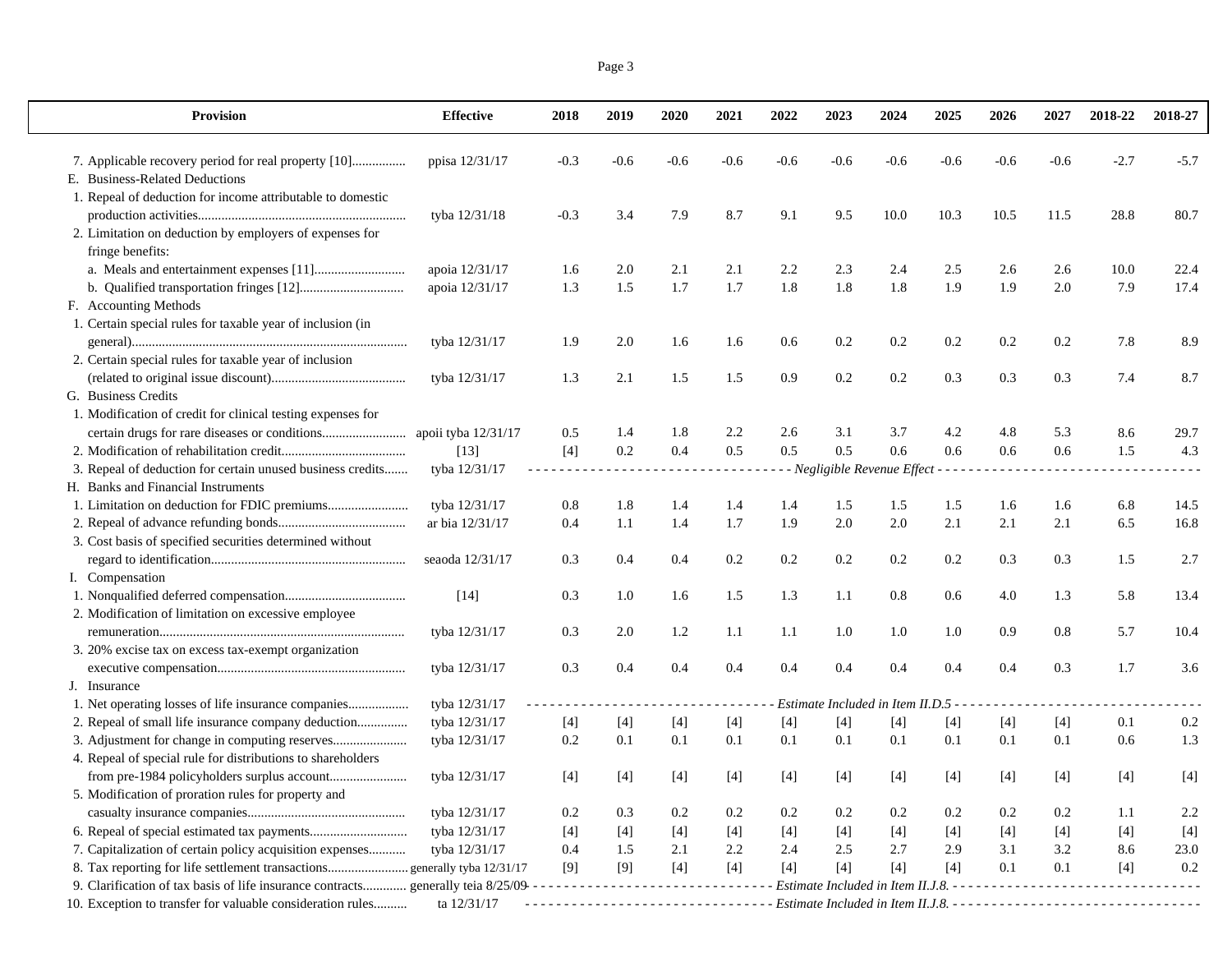|--|--|

| <b>Provision</b>                                               | <b>Effective</b>  | 2018           | 2019    | 2020     | 2021    | 2022    | 2023                                                    | 2024    | 2025    | 2026    | 2027    | 2018-22  | 2018-27    |
|----------------------------------------------------------------|-------------------|----------------|---------|----------|---------|---------|---------------------------------------------------------|---------|---------|---------|---------|----------|------------|
| K. Partnerships                                                |                   |                |         |          |         |         |                                                         |         |         |         |         |          |            |
| 1. Tax gain on the sale of a partnership interest on look-thru |                   |                |         |          |         |         |                                                         |         |         |         |         |          |            |
|                                                                | saea 12/31/17     | $[4]$          | 0.2     | 0.3      | 0.3     | 0.4     | 0.5                                                     | 0.5     | 0.5     | 0.5     | 0.6     | 1.2      | 3.8        |
| 2. Expand the definition of substantial built-in loss for      |                   |                |         |          |         |         |                                                         |         |         |         |         |          |            |
|                                                                | topia 12/31/17    | $[4]$          | $[4]$   | 0.1      | 0.1     | 0.1     | 0.1                                                     | 0.1     | 0.1     | 0.1     | 0.1     | 0.2      | 0.5        |
| 3. Charitable contributions and foreign taxes taken into       |                   |                |         |          |         |         |                                                         |         |         |         |         |          |            |
| account in determining limitation on allowance of              |                   |                |         |          |         |         |                                                         |         |         |         |         |          |            |
|                                                                | tyba 12/31/17     | $[4]$          | 0.1     | 0.1      | 0.1     | 0.1     | 0.1                                                     | 0.1     | 0.1     | 0.2     | 0.2     | 0.5      | 1.2        |
| L. Determination of Worker Classification and Information      |                   |                |         |          |         |         |                                                         |         |         |         |         |          |            |
| <b>Reporting Requirements</b>                                  |                   |                |         |          |         |         |                                                         |         |         |         |         |          |            |
| 1. Worker classification safe harbor and withholding [15]      | [16]              | $-0.1$         | $-0.3$  | $-0.3$   | $-0.3$  | $-0.3$  | $-0.4$                                                  | $-0.4$  | $-0.4$  | $-0.5$  | $-0.5$  | $-1.3$   | $-3.4$     |
| 2. Change in information reporting thresholds [2] [17]         | pma 12/31/18      | $\overline{a}$ | 0.2     | 0.3      | 0.4     | 0.4     | 0.4                                                     | 0.4     | 0.5     | 0.5     | 0.5     | 1.3      | 3.6        |
| M. Tax-Exempt Organizations                                    |                   |                |         |          |         |         |                                                         |         |         |         |         |          |            |
| 1. Excise tax based on investment income of private            |                   |                |         |          |         |         |                                                         |         |         |         |         |          |            |
|                                                                | tyba 12/31/17     | 0.2            | 0.2     | 0.2      | 0.2     | 0.3     | 0.3                                                     | 0.3     | 0.3     | 0.3     | 0.3     | 1.2      | 2.5        |
| 2. Name and logo royalties treated as unrelated business       |                   |                |         |          |         |         |                                                         |         |         |         |         |          |            |
|                                                                | tyba 12/31/17     | 0.2            | 0.2     | 0.2      | 0.2     | 0.2     | 0.2                                                     | 0.2     | 0.2     | 0.2     | 0.3     | 0.8      | 2.0        |
| 3. Unrelated business taxable income separately computed       | generally         |                |         |          |         |         |                                                         |         |         |         |         |          |            |
|                                                                | tyba 12/31/17     | 0.3            | 0.3     | 0.3      | 0.3     | 0.3     | 0.3                                                     | 0.3     | 0.3     | 0.3     | 0.4     | 1.6      | 3.2<br>0.1 |
| 4. Repeal tax-exempt status for professional sports leagues    | tyba 12/31/17     | $[4]$          | $[4]$   | $[4]$    | $[4]$   | $[4]$   | $[4]$                                                   | $[4]$   | $[4]$   | $[4]$   | $[4]$   | $[4]$    |            |
| 5. Modification of taxes on excess benefit transactions        | tyba 12/31/17     |                |         |          | .       |         | $-$ - Negligible Revenue Effect - - - - - - - - - - - - |         |         |         |         |          |            |
| 6. Charitable deduction not allowed for amounts paid in        |                   |                |         |          |         |         |                                                         |         |         |         |         |          |            |
| exchange for college athletic event seating rights             | cmi tyba 12/31/17 | 0.2            | 0.2     | 0.2      | 0.2     | 0.2     | 0.2                                                     | 0.2     | 0.2     | 0.2     | 0.2     | 0.9      | 1.9        |
| N. Retirement Savings                                          |                   |                |         |          |         |         |                                                         |         |         |         |         |          |            |
| 1. Conformity of contribution limits for employer-sponsored    | pyba &            |                |         |          |         |         |                                                         |         |         |         |         |          |            |
|                                                                | tyba 12/31/17     | 0.1            | 0.1     | 0.1      | 0.2     | 0.2     | 0.2                                                     | 0.2     | 0.2     | 0.2     | 0.2     | 0.7      | 1.7        |
| 2. Application of 10% early withdrawal tax to governmental     |                   |                |         |          |         |         |                                                         |         |         |         |         |          |            |
|                                                                | tyba 12/31/17     | $[9]$          | $-0.1$  | $-0.1$   | $-0.1$  | [9]     | [9]                                                     | $[9]$   | [9]     | [9]     | [9]     | 0.2      | $-0.3$     |
| 3. Eliminate catch-up contributions for high-wage              | pyba &            |                |         |          |         |         |                                                         |         |         |         |         |          |            |
|                                                                | tyba 12/31/17     | $[4]$          | $[4]$   | $[4]$    | $[4]$   | $[4]$   | 0.1                                                     | 0.1     | 0.1     | 0.1     | 0.1     | 0.2      | 0.5        |
|                                                                |                   | $-29.0$        | $-84.2$ | $-103.0$ | $-88.0$ | $-75.1$ | $-52.2$                                                 | $-43.3$ | $-60.4$ | $-72.8$ | $-89.5$ | $-378.5$ | $-697.2$   |
|                                                                |                   |                |         |          |         |         |                                                         |         |         |         |         |          |            |
| <b>III.</b> International Tax Reform                           |                   |                |         |          |         |         |                                                         |         |         |         |         |          |            |
| A. Establishment of Participation Exemption System for         |                   |                |         |          |         |         |                                                         |         |         |         |         |          |            |
| Taxation of Foreign Income                                     |                   |                |         |          |         |         |                                                         |         |         |         |         |          |            |
| 1. Deduction for dividends received by domestic                |                   |                |         |          |         |         |                                                         |         |         |         |         |          |            |
|                                                                | $[18]$            | $-17.7$        | $-26.4$ | $-18.3$  | $-20.1$ | $-20.5$ | $-20.4$                                                 | $-21.7$ | $-22.7$ | $-23.4$ | $-24.5$ | $-103.0$ | $-215.6$   |
| 2. Special rules relating to sales or transfers involving      | dri tyba &        |                |         |          |         |         |                                                         |         |         |         |         |          |            |
|                                                                | Ta 12/31/17       | 0.2            | 0.2     | 0.5      | 0.8     | 1.2     | 1.4                                                     | 1.6     | 1.5     | 1.7     | 2.2     | 2.9      | 11.3       |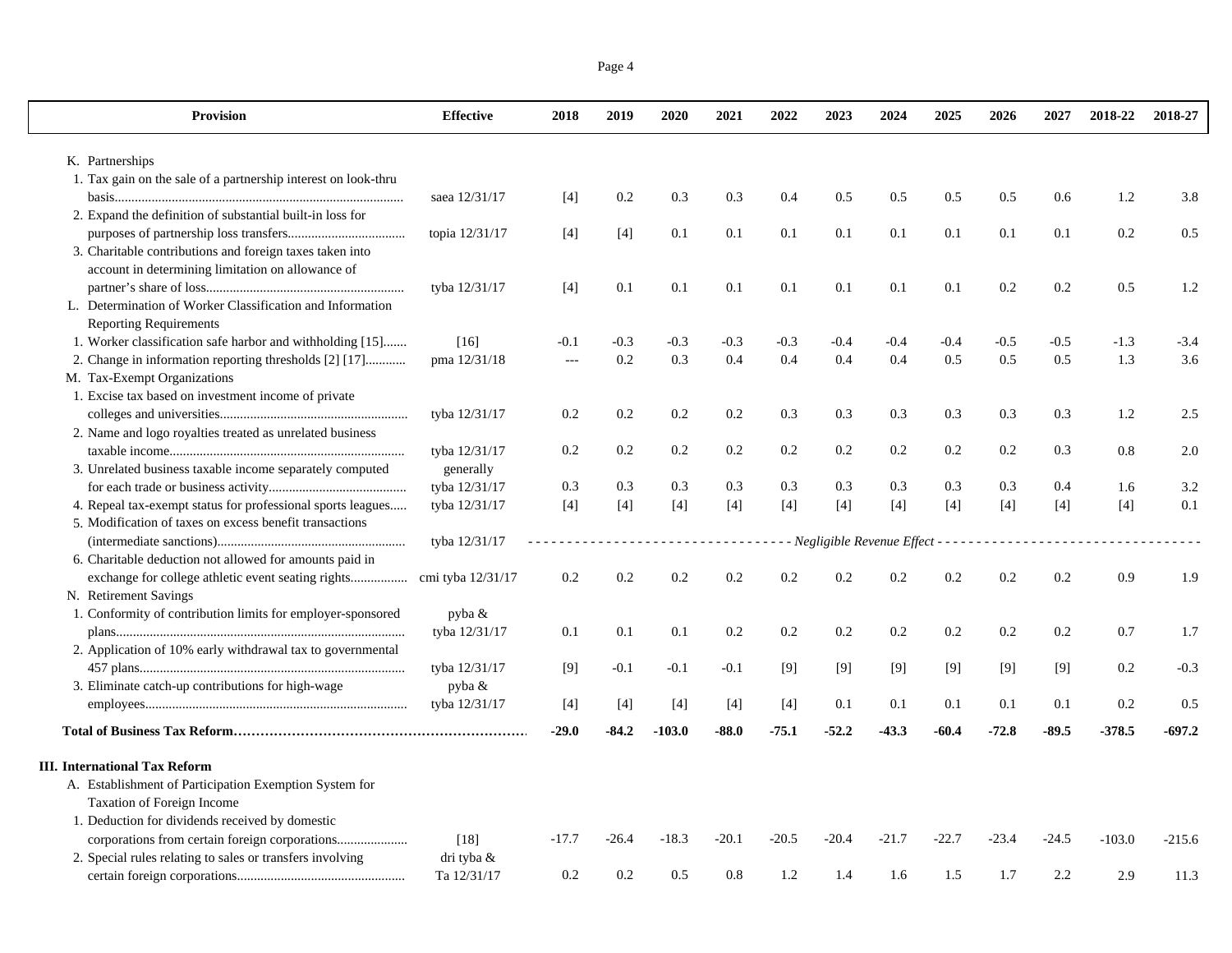|--|--|

| Provision                                                    | <b>Effective</b> | 2018   | 2019    | 2020    | 2021    | 2022   | 2023                                      | 2024    | 2025    | 2026    | 2027    | 2018-22 | 2018-27 |
|--------------------------------------------------------------|------------------|--------|---------|---------|---------|--------|-------------------------------------------|---------|---------|---------|---------|---------|---------|
| 3. Treatment of deferred foreign income upon transition      |                  |        |         |         |         |        |                                           |         |         |         |         |         |         |
| to participation exemption system of taxation and            |                  |        |         |         |         |        |                                           |         |         |         |         |         |         |
| mandatory inclusion at two-tier rate (5-percent rate         |                  |        |         |         |         |        |                                           |         |         |         |         |         |         |
| for illiquid assets, 10-percent rate for liquid assets)      | $[19]$           | 45.8   | 22.7    | 6.9     | 7.3     | 8.1    | 16.3                                      | 30.1    | 41.6    | 19.1    | $-8.0$  | 90.9    | 190.0   |
| B. Rules Related to Passive and Mobile Income                |                  |        |         |         |         |        |                                           |         |         |         |         |         |         |
| 1. Current year inclusion of global intangible low-taxed     |                  |        |         |         |         |        |                                           |         |         |         |         |         |         |
| income, with deduction, by United States shareholders        | $[18]$           | 19.6   | 24.5    | 9.6     | 9.3     | 8.9    | 8.5                                       | 8.8     | 8.9     | 8.9     | 8.4     | 72.0    | 115.5   |
| 2. Deduction for foreign-derived intangible income derived   |                  |        |         |         |         |        |                                           |         |         |         |         |         |         |
| from trade or business within the United States              | tyba 12/31/17    | $-1.3$ | 3.7     | 6.8     | 6.4     | 0.3    | $-11.4$                                   | $-15.8$ | $-19.9$ | $-24.6$ | $-30.6$ | 15.9    | $-86.4$ |
| 3. Special rules for transfers of intangible property from   |                  |        |         |         |         |        |                                           |         |         |         |         |         |         |
| controlled foreign corporations to United States             |                  |        |         |         |         |        |                                           |         |         |         |         |         |         |
|                                                              | $[20]$           | $-3.9$ | $-7.3$  | $-8.9$  | $-12.1$ | $-8.3$ | $-0.9$                                    | 1.7     | 1.8     | 1.9     | 1.9     | $-40.6$ | $-34.1$ |
| C. Other Modifications of Subpart F Provisions               |                  |        |         |         |         |        |                                           |         |         |         |         |         |         |
| 1. Elimination of inclusion of foreign base company          |                  |        |         |         |         |        |                                           |         |         |         |         |         |         |
|                                                              | $[18]$           | $-0.1$ | $-0.3$  | $-0.3$  | $-0.3$  | $-0.4$ | $-0.4$                                    | $-0.4$  | $-0.5$  | $-0.5$  | $-0.6$  | $-1.4$  | $-4.0$  |
| 2. Inflation adjustment of de minimis exception for          |                  |        |         |         |         |        |                                           |         |         |         |         |         |         |
|                                                              | $[18]$           | [9]    | [9]     | [9]     | [9]     | $[9]$  | [9]                                       | [9]     | [9]     | $[9]$   | [9]     | $-0.2$  | $-0.4$  |
| 3. Repeal of inclusion based on withdrawal of previously     |                  |        |         |         |         |        |                                           |         |         |         |         |         |         |
| excluded subpart F income from qualified investment          | $[18]$           | [9]    | [9]     | [9]     | [9]     | $[9]$  | $[9]$                                     | $[9]$   | [9]     | [9]     | $[9]$   | [9]     | $[9]$   |
| 4. Modification of stock attribution rules for determining   |                  |        |         |         |         |        |                                           |         |         |         |         |         |         |
| 5. Modification of definition of United States shareholder   | $[19]$           | 0.2    | 0.2     | 0.1     | 0.1     | 0.1    | Estimate Included in Item III.A.1.<br>0.1 | 0.1     | 0.1     | 0.1     | 0.1     | $0.8\,$ | 1.4     |
| 6. Elimination of requirement that corporation must be       | $[18]$           |        |         |         |         |        |                                           |         |         |         |         |         |         |
| controlled for 30 days before subpart F inclusions           |                  |        |         |         |         |        |                                           |         |         |         |         |         |         |
|                                                              | $[18]$           | $[4]$  | 0.1     | $[4]$   | $[4]$   | $[4]$  | $[4]$                                     | $[4]$   | $[4]$   | $[4]$   | $[4]$   | 0.2     | 0.4     |
| 7. Look-thru rule for controlled foreign corporations        |                  |        |         |         |         |        |                                           |         |         |         |         |         |         |
|                                                              | $[21]$           | $---$  | ---     | $-0.8$  | $-1.2$  | $-1.3$ | $-1.4$                                    | $-1.5$  | $-1.7$  | $-1.8$  | $-2.0$  | $-3.3$  | $-11.8$ |
| 8. Corporations eligible for deduction for dividends from    |                  |        |         |         |         |        |                                           |         |         |         |         |         |         |
| controlled foreign corporations exempt from subpart F to     |                  |        |         |         |         |        |                                           |         |         |         |         |         |         |
|                                                              | $[18]$           | $-0.1$ | $-0.2$  | $-0.2$  | $-0.2$  | $-0.2$ | $-0.2$                                    | $-0.2$  | $-0.2$  | $-0.2$  | $-0.2$  | $-1.0$  | $-2.0$  |
| D. Prevention of Base Erosion                                |                  |        |         |         |         |        |                                           |         |         |         |         |         |         |
| 1. Denial of deduction for interest expense of United States |                  |        |         |         |         |        |                                           |         |         |         |         |         |         |
| shareholders which are members of worldwide affiliated       |                  |        |         |         |         |        |                                           |         |         |         |         |         |         |
|                                                              | tyba 12/31/17    | 0.5    | 0.8     | 0.7     | 0.8     | 0.7    | 0.9                                       | 1.0     | 0.9     | 1.2     | 1.3     | 3.5     | 8.8     |
| 2. Limitation on income shifting through intangible          |                  |        |         |         |         |        |                                           |         |         |         |         |         |         |
|                                                              | Ta tyba 12/31/17 | 0.1    | 0.1     | $0.1\,$ | 0.1     | 0.1    | $0.1\,$                                   | 0.1     | 0.2     | 0.2     | 0.2     | 0.5     | 1.3     |
| 3. Certain related party amounts paid or accrued in          |                  |        |         |         |         |        |                                           |         |         |         |         |         |         |
|                                                              | tyba 12/31/17    |        |         |         |         |        |                                           |         |         |         |         |         |         |
| 4. Termination of special rules for domestic international   |                  |        |         |         |         |        |                                           |         |         |         |         |         |         |
|                                                              | tyba 12/31/18    |        | 0.3     | 0.5     | 0.6     | 0.6    | 0.6                                       | 0.6     | $0.7\,$ | $0.7\,$ | 0.7     | 2.0     | 5.3     |
| 5. Surrogate foreign corporations not eligible for           |                  |        |         |         |         |        |                                           |         |         |         |         |         |         |
|                                                              | dpa 12/31/17     | 0.1    | $0.1\,$ | 0.1     | 0.1     | 0.1    | $0.1\,$                                   | 0.1     | 0.1     | $0.1\,$ | 0.1     | 0.3     | 0.7     |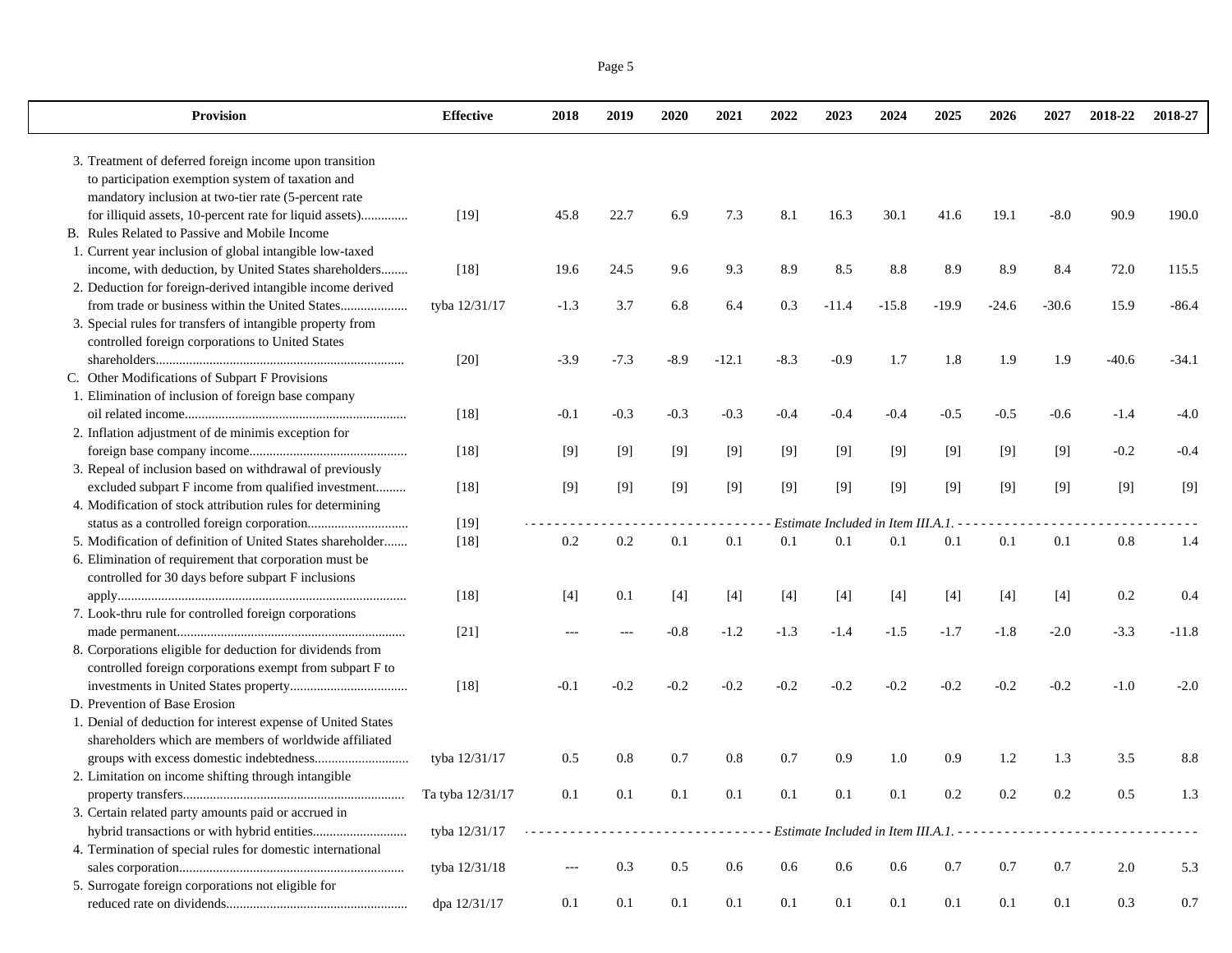| <b>Provision</b>                                             | <b>Effective</b> | 2018    | 2019   | 2020     | 2021     | 2022     | 2023   | 2024     | 2025     | 2026     | 2027     | 2018-22  | 2018-27    |
|--------------------------------------------------------------|------------------|---------|--------|----------|----------|----------|--------|----------|----------|----------|----------|----------|------------|
|                                                              |                  |         |        |          |          |          |        |          |          |          |          |          |            |
| E. Modifications Related to Foreign Tax Credit System        |                  |         |        |          |          |          |        |          |          |          |          |          |            |
| 1. Repeal of section 902 indirect foreign tax credits;       |                  |         |        |          |          |          |        |          |          |          |          |          |            |
| determination of section 960 credit on current year          |                  |         |        |          |          |          |        |          |          |          |          |          |            |
|                                                              | [18]             |         |        |          |          |          |        |          |          |          |          |          |            |
| 2. Separate foreign tax credit limitation basket for         |                  |         |        |          |          |          |        |          |          |          |          |          |            |
|                                                              | tyba 12/31/17    |         |        |          |          |          |        |          |          |          |          |          |            |
| 3. Acceleration of election to allocate interest, etc., on a |                  |         |        |          |          |          |        |          |          |          |          |          |            |
|                                                              | tyba 12/31/17    | $-0.3$  | $-0.6$ | $-0.7$   | $-0.4$   |          |        |          |          |          |          | $-2.0$   | $-2.0$     |
| 4. Source of income from sales of inventory determined       |                  |         |        |          |          |          |        |          |          |          |          |          |            |
|                                                              | tyba 12/31/17    | 0.1     | 0.1    | 0.1      | 0.1      | 0.1      | 0.1    | 0.1      | 0.1      | 0.1      | 0.1      | 0.3      | 0.5        |
| F. Inbound Provisions                                        |                  |         |        |          |          |          |        |          |          |          |          |          |            |
|                                                              | apoaa 12/31/17   | 3.9     | 9.3    | 11.5     | 12.1     | 12.6     | 13.4   | 14.2     | 14.7     | 15.4     | 16.6     | 49.3     | 123.5      |
| G. Other Provisions                                          |                  |         |        |          |          |          |        |          |          |          |          |          |            |
| 1. Taxation of passenger cruise gross income of foreign      |                  |         |        |          |          |          |        |          |          |          |          |          |            |
|                                                              | tyba 12/31/17    | 0.1     | 0.1    | 0.1      | 0.1      | 0.1      | 0.1    | 0.1      | 0.1      | 0.1      | 0.1      | 0.4      | 0.7        |
| 2. Restriction on insurance business exception to passive    |                  |         |        |          |          |          |        |          |          |          |          |          |            |
|                                                              | tyba 12/31/17    | 0.1     | 0.1    | 0.1      | 0.1      | 0.1      | 0.1    | 0.1      | 0.2      | 0.2      | 0.2      | 0.5      | 1.1        |
| 3. Repeal of fair market value method of interest            |                  |         |        |          |          |          |        |          |          |          |          |          |            |
|                                                              | tyba 12/31/17    | $[4]$   | 0.1    | 0.1      | $[4]$    | $[4]$    | $[4]$  | [4]      | $[4]$    | $[4]$    | $[4]$    | 0.2      | 0.2        |
|                                                              |                  | 47.3    | 27.5   | 7.9      | 3.6      | 2.3      | 7.0    | 19.0     | 25.9     | $-0.8$   | $-34.0$  | 88.2     | 104.4      |
|                                                              |                  | $-11.2$ | -166.6 | $-195.3$ | $-183.6$ | $-170.9$ | -140.6 | $-116.5$ | $-127.1$ | $-167.3$ | $-216.7$ | $-726.2$ | $-1,495.7$ |
| Joint Committee on Taxation                                  |                  |         |        |          |          |          |        |          |          |          |          |          |            |

--------------------------------------

NOTE: Details may not add to totals due to rounding. The date of enactment is generally assumed to be December 1, 2017.

Legend for "Effective" column:

| $eca =$ exchanges completed after           | $spa =$ services performed after                    |
|---------------------------------------------|-----------------------------------------------------|
| $\text{g}$ ma = gifts made after            | $\text{spoga} = \text{specified plants planted or}$ |
| $lai = losses accrued in$                   | grafted after                                       |
| $pma = payments$ made after                 | $ta =$ transactions after                           |
| $ppisa = property placed in service after$  | $Ta =$ transfers after                              |
| $ppisi = property placed in service in$     | $topia = \text{transfers of partnership interests}$ |
| $pyba = plan \text{ years beginning after}$ | after                                               |
| $saea = sales$ and exchanges after          | $t$ <sub>v</sub> ba = taxable years beginning after |
| $seaoda = sales$ , exchanges, and other     |                                                     |
| dispositions after                          |                                                     |
|                                             |                                                     |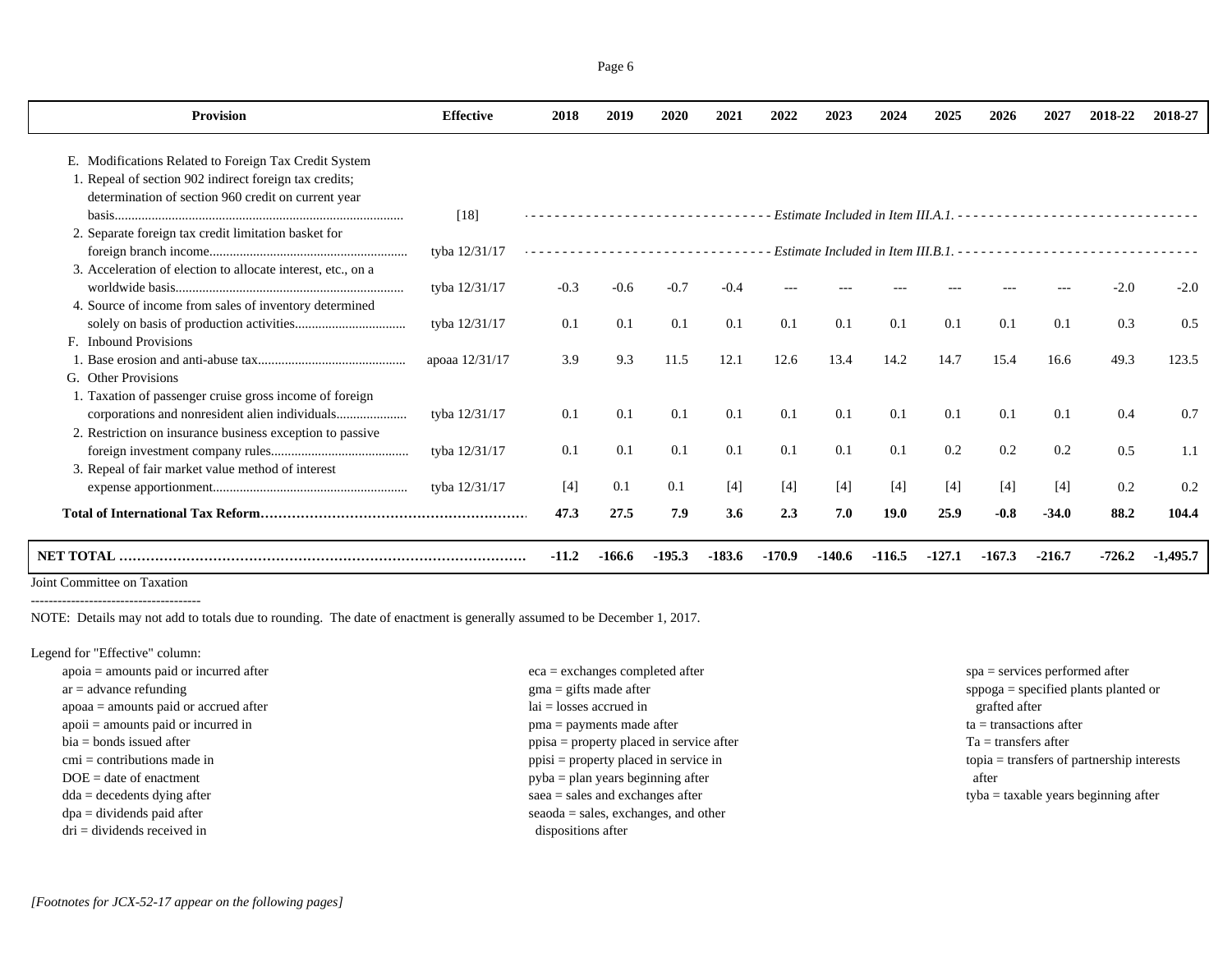## **Footnotes for JCX-52-17:**

[1] The parameters for the end of the 22.5% and 32.5% rate brackets, the beginning of the 38.5% rate bracket, and the standard deduction amount use 2018 as the base year. Other indexed parameters are adjusted for inflation from their 2017 values using the chained CPI-U as the inflation measure to determine 2018 values.

| [2] Estimate includes the following outlay effects:                       | 2018              | 2019              | <u> 2020</u> | 2021    | 2022    | 2023    | 2024              | <u> 2025 </u> | <u> 2026</u>      | 2027     | 2018-22 | 2018-27  |
|---------------------------------------------------------------------------|-------------------|-------------------|--------------|---------|---------|---------|-------------------|---------------|-------------------|----------|---------|----------|
|                                                                           | $\qquad \qquad -$ | 1.0               | 1.1          | 1.2     | 1.2     | 1.2     | 1.2               | 1.2           | 1.3               | 1.3      | 4.4     | 10.6     |
|                                                                           | $---$             | 9.4               | 9.7          | 10.2    | 10.4    | 10.5    | 10.6              | 10.7          | 10.9              | 11.1     | 39.7    | 93.6     |
|                                                                           | $-10.8$           | $-15.9$           | $-16.4$      | $-16.6$ | $-16.9$ | $-17.2$ | $-17.4$           | $-17.7$       | $-17.9$           | $-18.1$  | $-76.6$ | $-164.9$ |
|                                                                           | $\qquad \qquad -$ | $-0.3$            | $-0.6$       | $-1.3$  | $-1.6$  | $-2.1$  | $-2.5$            | $-3.1$        | $-3.6$            | $-4.0$   | $-3.9$  | $-19.2$  |
|                                                                           | $\qquad \qquad -$ | 14.1              | 14.3         | 14.2    | 14.2    | 15.7    | 15.7              | 15.6          | 15.6              | 16.9     | 56.7    | 136.2    |
|                                                                           | $---$             | $\qquad \qquad -$ | $[22]$       | $[22]$  | $[22]$  | $[22]$  | [22]              | $[22]$        | [22]              | $[22]$   | 0.1     | 0.2      |
| Require valid Social Security number of each child to claim               |                   |                   |              |         |         |         |                   |               |                   |          |         |          |
|                                                                           | $\qquad \qquad -$ | $-2.9$            | $-2.8$       | $-2.7$  | $-2.6$  | $-2.7$  | $-2.6$            | $-2.5$        | $-2.6$            | $-2.7$   | $-11.1$ | $-24.1$  |
| Repeal of itemized deductions for taxes not paid or accrued in a trade or |                   |                   |              |         |         |         |                   |               |                   |          |         |          |
| business, interest on home equity debt, non-disaster casualty losses and  |                   |                   |              |         |         |         |                   |               |                   |          |         |          |
|                                                                           | $---$             | $-0.4$            | $-0.3$       | $-0.4$  | $-0.4$  | $-0.4$  | $-0.4$            | $-0.4$        | $-0.4$            | $-0.5$   | $-1.5$  | $-3.7$   |
|                                                                           | 10.8              | 3.8               | $-0.4$       | $-0.3$  | $--$    | $---$   | $\qquad \qquad -$ | $\frac{1}{2}$ | $\qquad \qquad -$ | $\cdots$ | 13.9    | 13.9     |
| [3] Estimate includes the following budget effects:                       | 2018              | 2019              | 2020         | 2021    | 2022    | 2023    | 2024              | 2025          | 2026              | 2027     | 2018-22 | 2018-27  |
|                                                                           | $-1.3$            | $-1.8$            | $-1.6$       | $-1.3$  | $-0.9$  | 1.7     | 2.7               | 1.9           | 1.4               | -1.1     | $-6.8$  | 2.1      |
|                                                                           | $-0.2$            | $-0.4$            | $-0.3$       | $-0.3$  | $-0.2$  | 0.3     | 0.6               | 0.4           | 0.3               | 0.2      | $-1.4$  | 0.4      |
|                                                                           | $-1.0$            | $-1.4$            | $-1.2$       | $-1.0$  | $-0.7$  | 1.4     | 2.2               | 1.5           | 1.1               | 0.9      | $-5.4$  | 1.6      |
| [4] Gain of less than \$50 million.                                       |                   |                   |              |         |         |         |                   |               |                   |          |         |          |
| [5] Estimate includes the following budget effects:                       | 2018              | 2019              | 2020         | 2021    | 2022    | 2023    | 2024              | 2025          | 2026              | 2027     | 2018-22 | 2018-27  |
|                                                                           | 0.4               | 0.6               | 0.6          | 0.6     | 0.6     | 0.6     | 0.6               | 0.7           | 0.7               | 0.7      | 2.7     | 6.1      |
|                                                                           | 0.3               | 0.4               | 0.5          | 0.5     | 0.5     | 0.5     | 0.5               | 0.5           | 0.5               | 0.6      | 2.2     | 4.8      |
|                                                                           | 0.1               | 0.1               | 0.1          | 0.1     | 0.1     | 0.1     | 0.1               | 0.1           | 0.1               | 0.1      | 0.6     | 1.3      |

[6] Estimate includes policy that retains exclusion under section 217(g) (related to members of the Armed Forces).

[7] The expansion of the threshold allowing the use of the cash method, the creation of an exemption from the requirement to use inventories, and the expansion of the exception from the uniform capitalization rules are effective for taxable years beginning after December 31, 2017. The expansion of the exception from the requirement to use the percentage of completion method is effective for contracts entered into after December 31, 2017, in taxable years ending after such date. The threshold applicable to each provision is indexed for inflation for taxable years beginning after December 31, 2018.

[8] Estimate contains interaction with the section 179 expansion in II.C.1.

[9] Loss of less than \$50 million.

[10] Estimate includes the following provisions: for nonresidential real property, reduce the applicable recovery period to 25 years from 39 years; for residential rental property, reduce the applicable recovery period to 25 years from 27.5 years; for qualified improvement property, reduce the applicable recovery period to 10 years from 15 years.

| Estimate includes the following budget effects: |     | 2019 | 2020 | 202 | 2022 | $202^{\circ}$ | 2024 | 2025 | 2026 | 202'       | $2018 - 2$ | 2018-27 |
|-------------------------------------------------|-----|------|------|-----|------|---------------|------|------|------|------------|------------|---------|
| Total Revenue Effect                            | 1.0 |      |      |     |      |               |      |      |      | $\angle 0$ |            | 22.4    |
|                                                 |     |      |      |     | 1.8  | $\Omega$      | 2 Q  | . .  | . .  |            | ے .        | 18.5    |
|                                                 | 0.1 |      |      |     | U.4  |               | 0.4  |      |      |            |            |         |